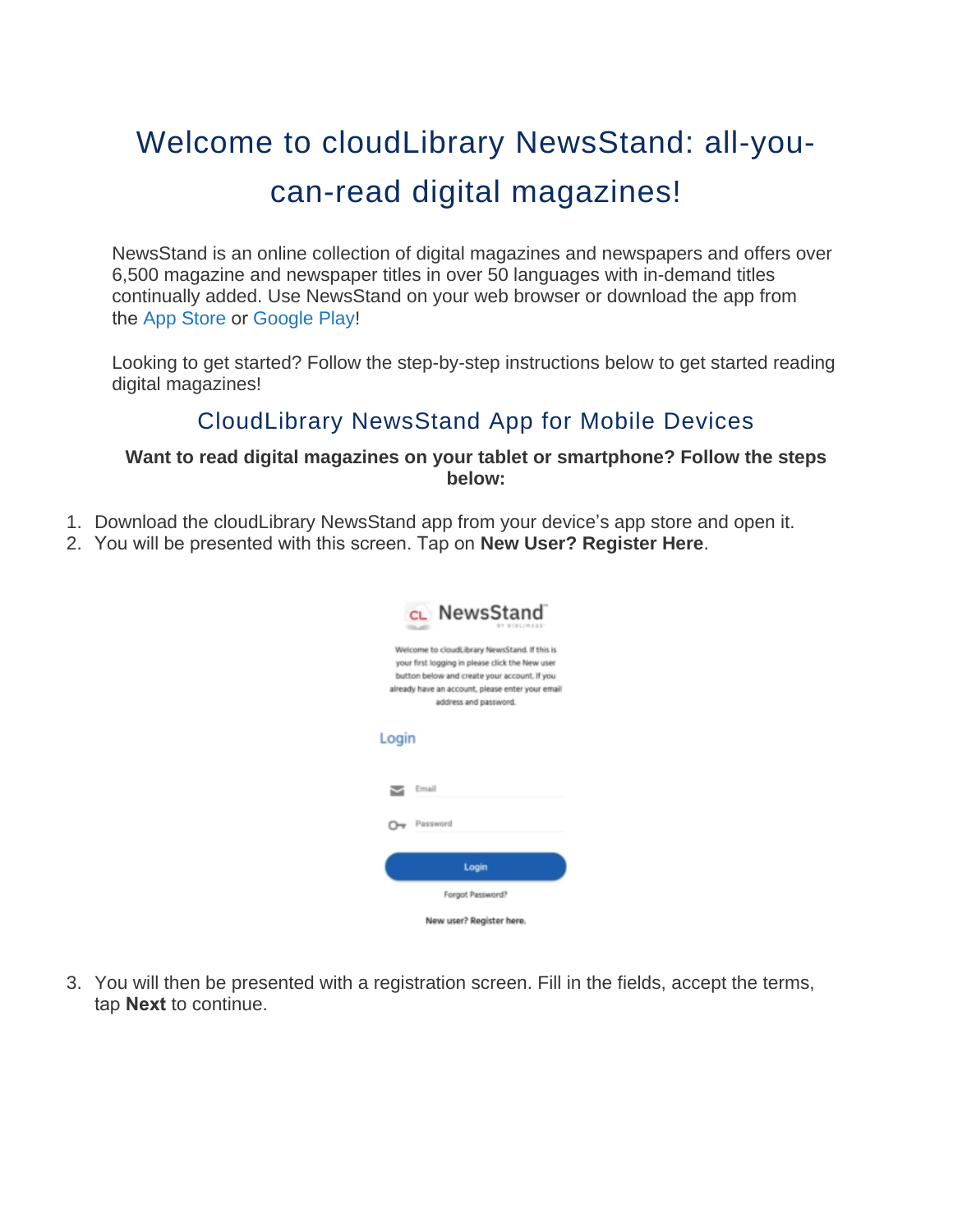| Full Name                                                                                                         |  |
|-------------------------------------------------------------------------------------------------------------------|--|
|                                                                                                                   |  |
| Email                                                                                                             |  |
| Confirm Email                                                                                                     |  |
| Password                                                                                                          |  |
| Confirm Password                                                                                                  |  |
| Would you like to receive our weekly<br>selection of magazines and articles as well<br>as library info by email ? |  |
| <b>Terms and Conditions</b>                                                                                       |  |
| Next                                                                                                              |  |

4. Choose your country and library from the drop-down menus, then tap on **Register**. The prompt to input your library card number and password will then appear. Fill it in and tap **Register** to finalize the registration.

| cloudLibrary New C<br><b>DONE</b> |            |  |
|-----------------------------------|------------|--|
| English *                         |            |  |
| cu NewsStand                      |            |  |
| Registration                      |            |  |
| <b>United States</b>              | $\times$ + |  |
| cloudLibrary NewsStand            |            |  |
| Library ID                        |            |  |
| Terms and Conditions              |            |  |
| Register                          |            |  |
| Powered by Magzter                |            |  |

5. When the login screen appears, input your email address and newly created password. You will then be taken to your library's cloudLibrary NewsStand home page to start browsing and reading digital magazines!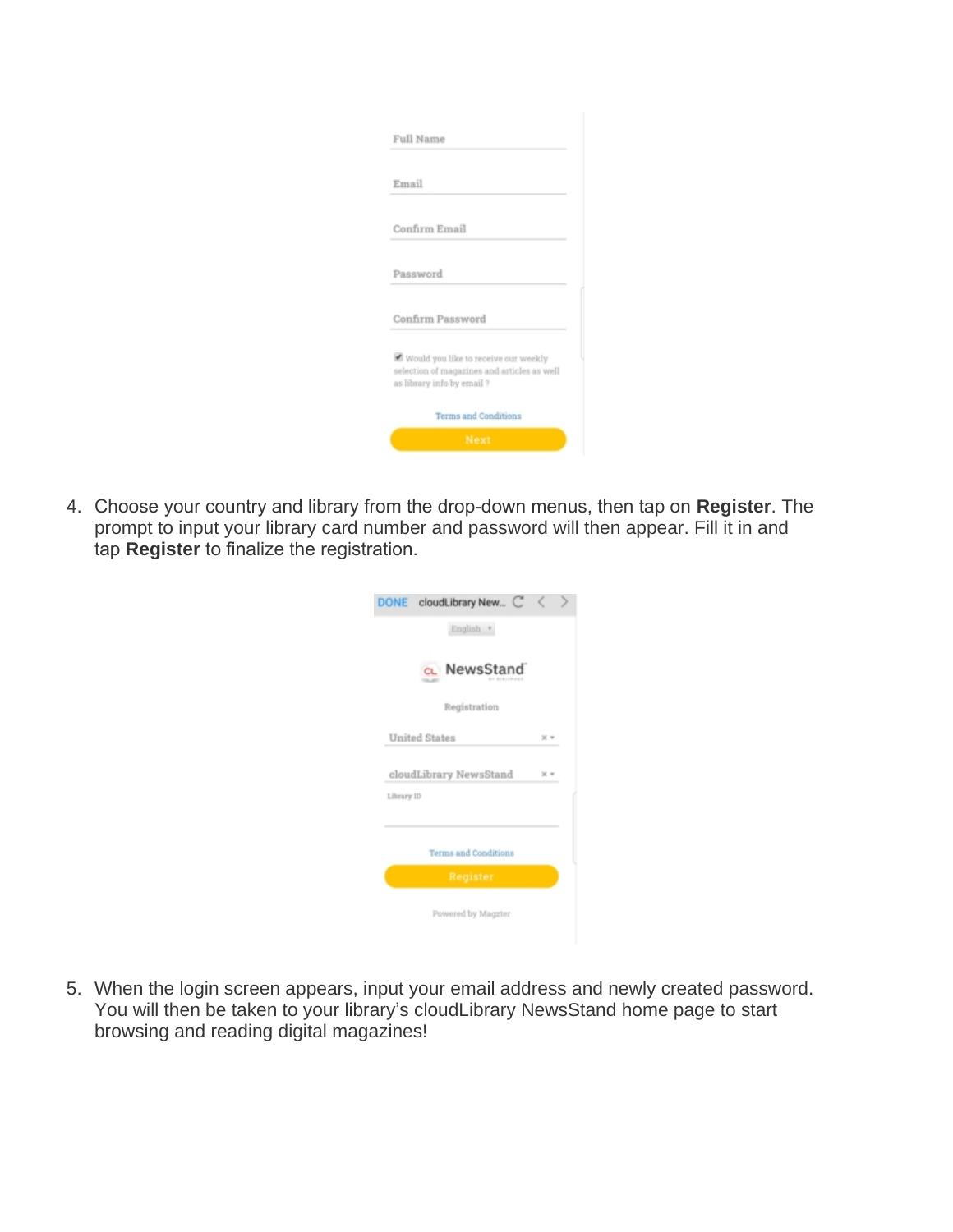## CloudLibrary NewsStand for Browsers

### **Want to read digital magazines on your web browser?**

1. Follow the link [https://cloudlibrary.magzter.com](https://cloudlibrary.magzter.com/) and click on **Login** in the upper right-hand corner.



2. You will be presented with the screen below. If this is your first time using NewsStand, tap on '**Not Registered? Create an Account.'**

|       | English $\vee$                                        |
|-------|-------------------------------------------------------|
|       | c. NewsStand                                          |
|       | Sign in to access your library                        |
| Email |                                                       |
|       | Password                                              |
|       | Login                                                 |
|       | Forgot Password?<br>Not Registered? Create an Account |
|       | 0 <sub>T</sub>                                        |
|       | Librarian Login                                       |
|       | Powered by Magzter                                    |

3. On the registration screen, fill in the fields and then accept the terms. Tap **Next**.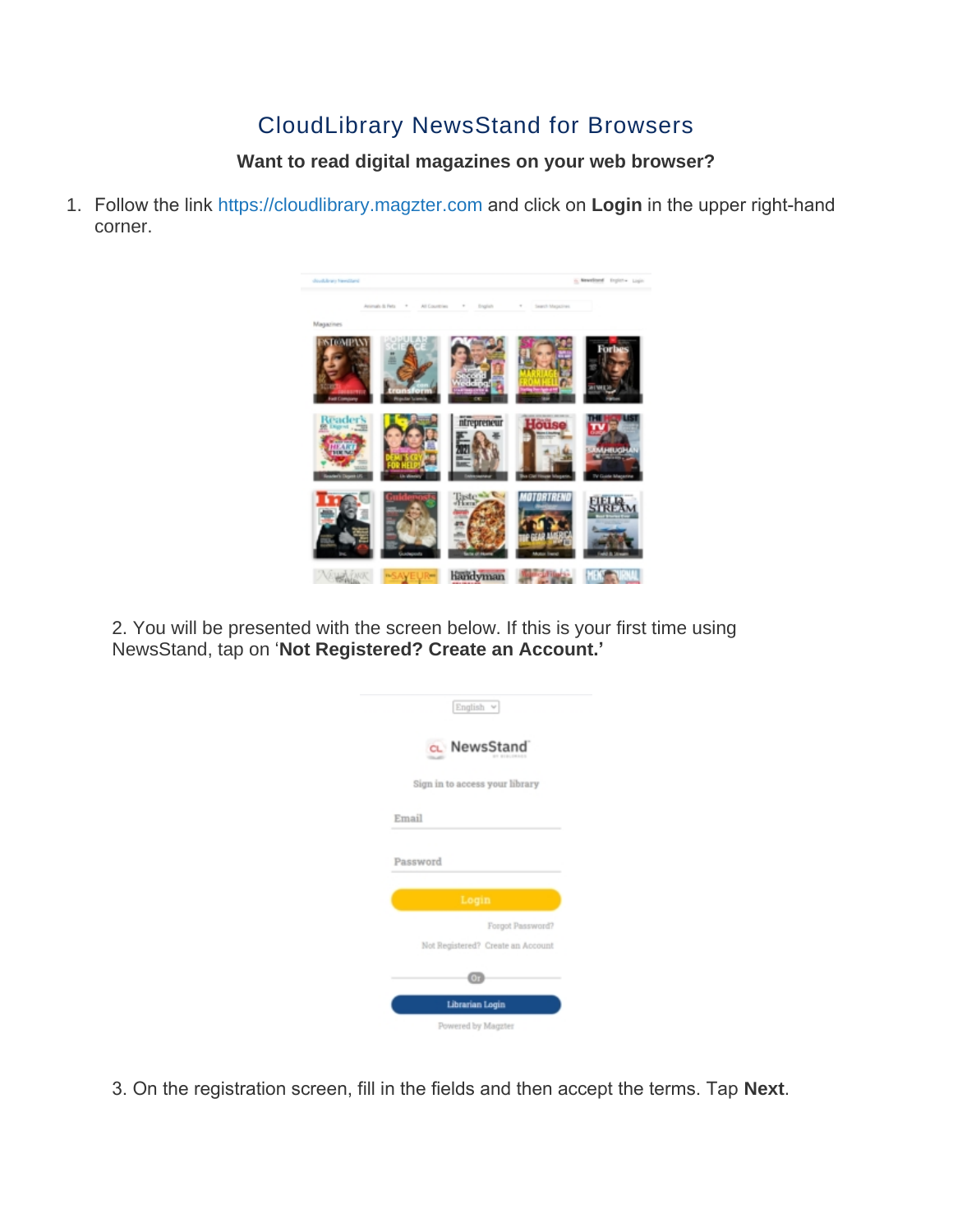| DONE cloudLibrary New C |            |  |
|-------------------------|------------|--|
| English *               |            |  |
| cu NewsStand            |            |  |
| Registration            |            |  |
| <b>United States</b>    | $\times$ + |  |
| cloudLibrary NewsStand  |            |  |
| Library ID              |            |  |
|                         |            |  |
| Terms and Conditions    |            |  |
| Register                |            |  |
| Powered by Magzter      |            |  |

4. Choose your country and library from the drop-down menus, then tap on **Register**. The prompt to input your library card number and password will then appear. Fill it in and tap **Register** again.

|          | CL NewsStand                      |
|----------|-----------------------------------|
|          | Sign in to access your library    |
| Email    |                                   |
| Password |                                   |
|          |                                   |
|          | Login                             |
|          | Forgot Password?                  |
|          | Not Registered? Create an Account |
|          | 0r                                |
|          | Librarian Login                   |

5. You will then be taken back to the login screen. Fill in your email address and newly created password to login and start reading digital magazines!